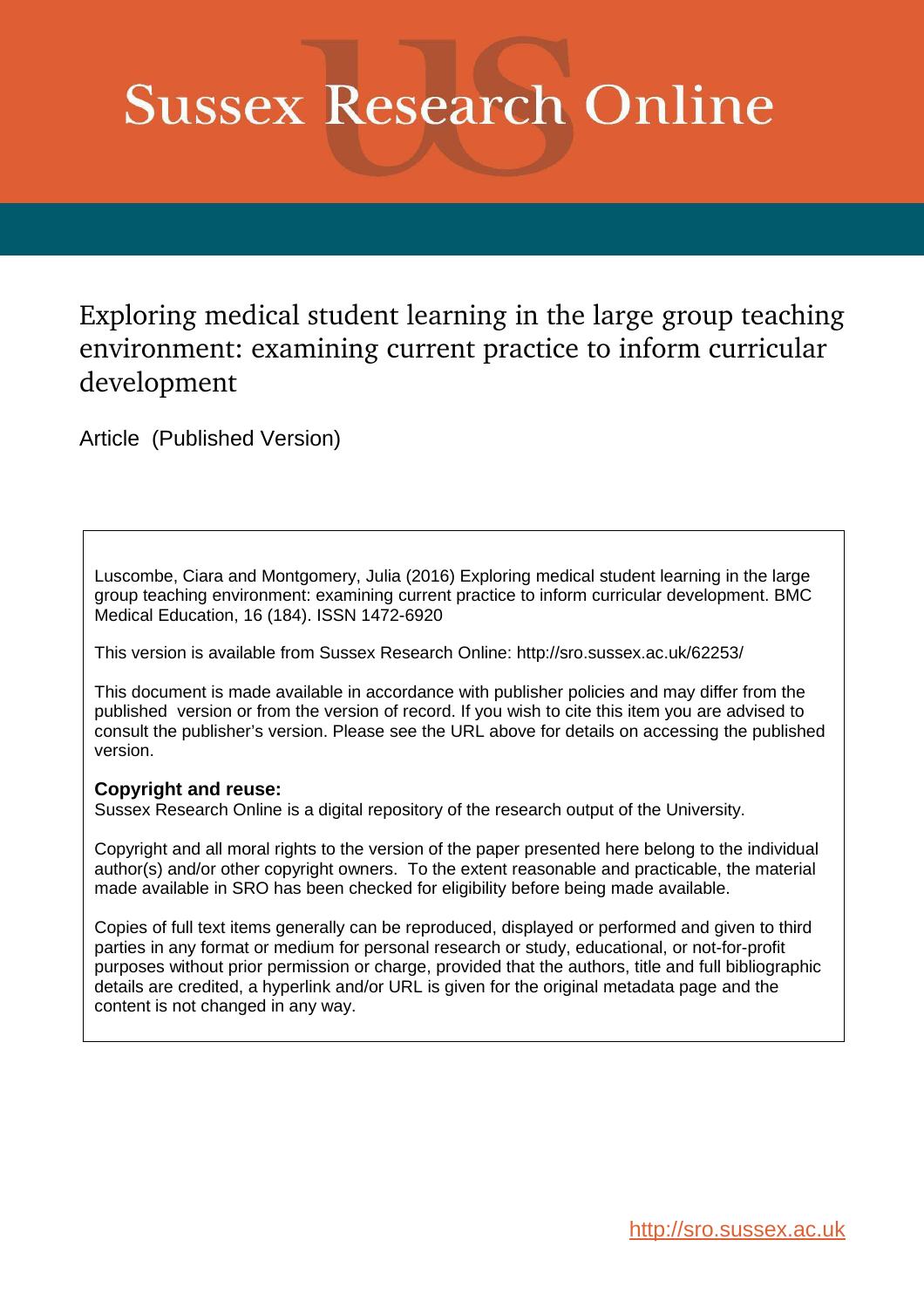# **RESEARCH ARTICLE Example 2014 12:30 The Company Access** (RESEARCH ARTICLE



Exploring medical student learning in the large group teaching environment: examining current practice to inform curricular development

Ciara Luscombe and Julia Montgomery $\overline{p}$ 

### Abstract

Background: Lectures continue to be an efficient and standardised way to deliver information to large groups of students. It has been well documented that students prefer interactive lectures, based on active learning principles, to didactic teaching in the large group setting. Despite this, it is often the case than many students do not engage with active learning tasks and attempts at interaction. By exploring student experiences, expectations and how they use lectures in their learning we will provide recommendations for faculty to support student learning both in the lecture theatre and during personal study time.

Methods: This research employed a hermeneutic phenomenological approach. Three focus groups, consisting of 19 students in total, were used to explore the experiences of second year medical students in large group teaching sessions. Using generic thematic data analysis, these accounts have been developed into a meaningful account of experience.

Results: This study found there to be a well-established learning culture amongst students and with it, expectations as to the format of teaching sessions. Furthermore, there were set perceptions about the student role within the learning environment which had many implications, including the way that innovative teaching methods were received. Student learning was perceived to take place outside the lecture theatre, with a large emphasis placed on creating resources that can be taken away to use in personal study time.

**Conclusions:** Presented here is a constructive review of reasons for student participation, interaction and engagement in large group teaching sessions. Based on this are recommendations constructed with the view to aid educators in engaging students within this setting. Short term, educators can implement strategies that monopolise on the established learning culture of students to encourage engagement with active learning strategies. Long term, it would be beneficial for educators to consider ways to shift the current student learning culture to one that embraces an active learning curriculum.

Keywords: Active learning, Medical students, Lecture, Interaction, Learning culture

\* Correspondence: [J.C.Montgomery@bsms.ac.uk](mailto:J.C.Montgomery@bsms.ac.uk)

Brighton & Sussex Medical School, Brighton, East Sussex BN1 9PU, UK



© 2016 The Author(s). Open Access This article is distributed under the terms of the Creative Commons Attribution 4.0 International License [\(http://creativecommons.org/licenses/by/4.0/](http://creativecommons.org/licenses/by/4.0/)), which permits unrestricted use, distribution, and reproduction in any medium, provided you give appropriate credit to the original author(s) and the source, provide a link to the Creative Commons license, and indicate if changes were made. The Creative Commons Public Domain Dedication waiver [\(http://creativecommons.org/publicdomain/zero/1.0/](http://creativecommons.org/publicdomain/zero/1.0/)) applies to the data made available in this article, unless otherwise stated.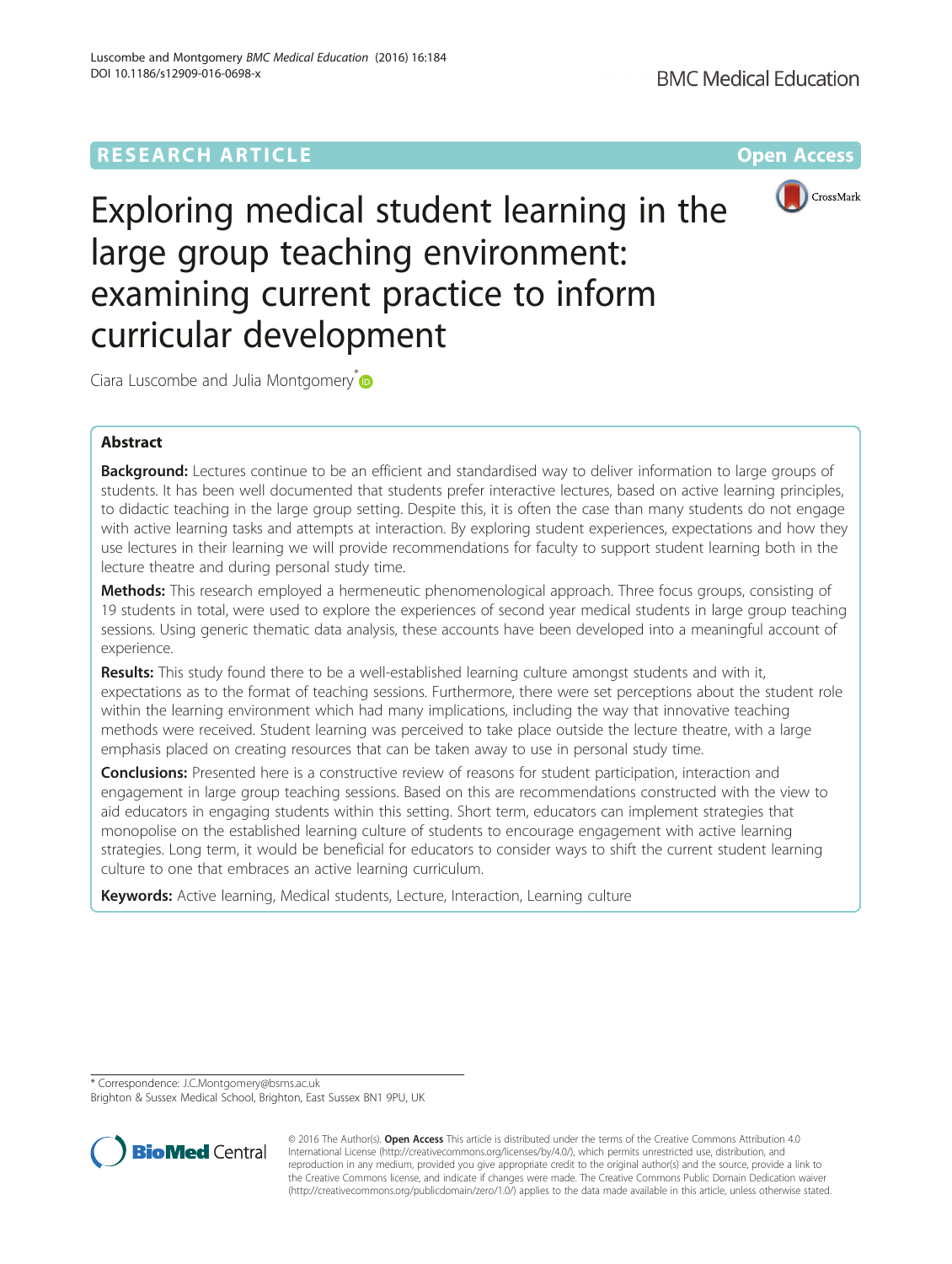#### <span id="page-2-0"></span>Background

During the preclinical years, a large proportion of teaching is delivered in the large group teaching session in the form of didactic lectures. Whilst this is a cost effective and efficient means of information delivery, didactic teaching encourages a teacher-centred and passive learning environment [\[1](#page-7-0)]. Despite consistent feedback from students that lectures incorporating active learning techniques are preferable to didactic sessions, we have noted in practice, it is challenging to engage students with active learning tasks. This challenge for educators is also documented within medical education literature [\[2](#page-7-0), [3](#page-7-0)].

Active learning is a student-centred learning theory which focuses the responsibility of learning on the learners [[4\]](#page-7-0). This model states that in order to learn, students must do more than just listen, students must be engaged by doing things and thinking about the things that they are doing [[4](#page-7-0)]. Teaching methods that are underpinned by active learning principles include the Flipped Classroom model and the use of audience response systems [[5](#page-7-0)–[7](#page-7-0)]. Studies comparing didactic instruction to active learning in higher education courses have found better academic outcome for students who have teaching enhanced through active learning methods [\[8](#page-7-0), [9\]](#page-7-0).

It is challenging to isolate the specific factors that bring about positive results in regards to student perceptions towards active learning and academic performance. Through grounding this inquiry in the context of current pedagogical practice it was possible to identify specific aspects of active learning modalities that contribute to their success and acceptability. Gaining an understanding of how students currently perceive teaching in the large group setting provides a baseline from which to form recommendations for those wishing to enhance teaching in the large group setting.

The aim of this research was to explore the mismatch between what students perceived they want and their actual preferred teaching modalities in the large group learning environment. It is unclear the way that large group teaching sessions are used as part of student learning, both within the lecture theatre and during their personal study time. By exploring student experiences, expectations and how they use lectures in their learning we hope to produce recommendations to support students in their learning both in the lecture theatre and during personal study time.

#### Methods

#### Theoretical framework

This enquiry aimed to explore experiences in-depth, data collected was unquantifiable and therefore qualitative methods within a interpretivist paradigm were used. A interpretivist paradigm recognises that truth is experienced differently by individuals as a subjective reality [[10\]](#page-7-0). In this way the research participants are viewed as helping construct the reality of the case, with focus on the experiences and views of all the participants [\[11](#page-7-0)].

Data was analysed using a hermeneutic phenomenological approach with an aim of building a detailed picture of how a specific phenomenon (teaching methods within the lecture environment) is understood by those who have personal experience of it [[12](#page-7-0)]. Phenomenology is concerned with the lived experience of participants. Hermeneutics adds an interpretive element, where the researcher can find meaning and assumptions within the data from participants, which the participants may have difficulty in articulating explicitly [\[13](#page-7-0)].

Focus groups were used to explore the views of medical students within the large group teaching environment. This is a suitable method to explore the views, experiences, beliefs and/or motivations of the students [[14, 15](#page-7-0)]. Considerable value was placed upon the group dynamic, a characteristic unique to focus groups as a data collection method. The group dynamic encourages participation from those who are reluctant to be interviewed on their own and can also encourage contributions from people who feel they have nothing to say as they observe discussion generated by other group members [\[15](#page-7-0)]. Focus groups can empower participants and facilitate the expression of ideas and experiences that might be left underdeveloped in an interview or questionnaire. In focus groups, intra-group stimulation through dialogue with other participants is beneficial in activating memories, feelings and experiences [[16](#page-7-0)].

#### Setting

This study was carried out in the integrated curriculum of Brighton and Sussex Medical School, Brighton. At the time of this study, year 1 and year 2 consist of 8 modules, with patient encounters approximately every 2 weeks. Most learning was within the large group teaching environment, in the form of lectures. Power-Point presentation slides and audio recordings are available for students to use in their own study time. Students are also taught in small group seminars, in the anatomy dissection room and other laboratory sessions. Years 3, 4 and 5 are based much more in the clinical environment, with approximately 4 days a week based at the hospital and one day of lectures.

#### Ethical approval

This research was approved by the Brighton and Sussex Medical School Research Governance and Ethics Committee.

#### **Participants**

Students in their second year of their undergraduate medical degree were approached to take part in this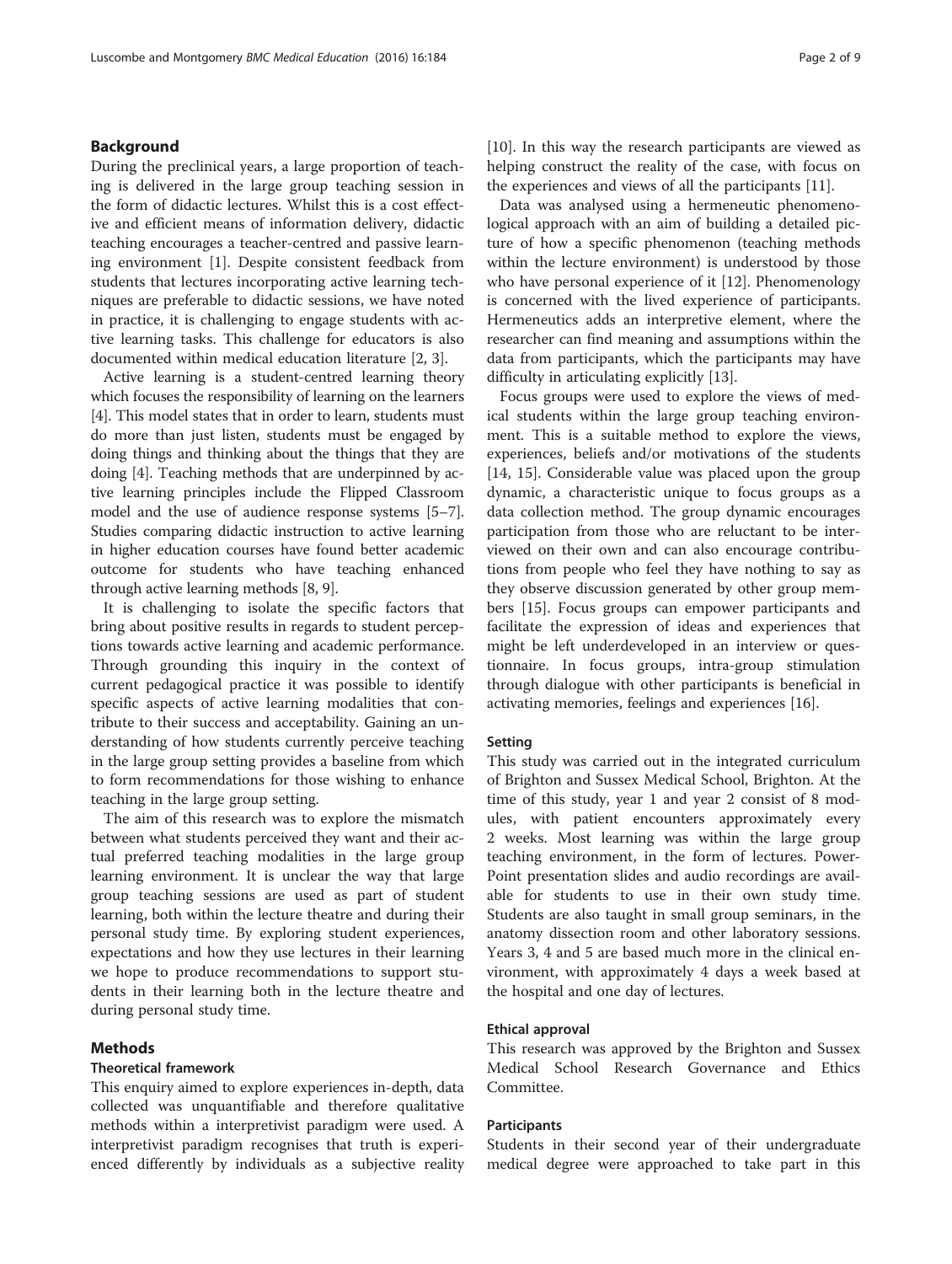research. The majority of teaching to this year group is in the form of large group teaching sessions, and they had experienced this style of teaching for over one year. Key demographics were gathered from each student participant and are summarised in Table [1](#page-2-0).

#### Procedure

Each focus group was 60–90 minutes in length, a total of 3 focus groups were conducted with between 6 and 7 participants in each group. The material covered in the focus groups was taken from topic guides reviewed by department of medical education faculty and piloted before use. CL moderated the focus groups and the topic guide was iteratively adjusted based on what emerged during sessions. The focus groups were audio-taped (using two devices as back up) to permit subsequent transcription and analysis [[11](#page-7-0)].

#### Data analysis

Data was transcribed manually verbatim by CL and analysed using thematic analysis to identify emerging themes from transcripts. CL and JM discussed the analysis, mindful of how their differing experiences and roles may influence the interpretation of the data reflecting the underlying research methodology.

For each theme that arose, the corresponding quotation was noted using the focus group (FG) number, transcript page number (pg) and student number (S), for example, FG1 Pg 23 S1. These quotations were sorted into themes and sub-themes and placed them into a preliminary table. Careful re-reading of the transcripts resulted in the final tables (for an excerpt see Table 2, full data in Additional file [1](#page-7-0): Appendix 1) that was used to summarise findings. CL and JM met several times with members of the division of medical education to discuss the findings and minimise bias in interpreting the data.

#### Results

It has been possible to construct an interpretive account of the place of large group teaching in student learning during the pre-clinical years; this has extended to the

| Number of participants |
|------------------------|
| 11                     |
| 4                      |
| $\mathfrak{D}$         |
| $\mathfrak{D}$         |
| Number of participants |
| 8                      |
| 5                      |
| 6                      |
|                        |

use of lectures in learning outside the lecture theatre. Several barriers stemmed from the established learning culture of the students within the institution; as such this has been elaborated on in some detail. Illustrative quotes taken from the transcripts have been used verbatim to highlight key points.

#### Established learning culture

There is an established learning culture, and with it expectations on the part of students as to the format of sessions. Students were exam driven in their learning, seeing large group teaching as a means to gain factual information. The teaching session was considered as an overview of content which they would go away and learn for exams in their own time.

"For example if they [the lecturer] said, everything on this lecture is going to be in the Knowledge Test. Every single person would pay attention to it. I mean, we're all exam driven."

In the pre-clinical years, the end of module assessments are primarily based on the material delivered through the power-point slides in the large group setting. Taking this into account, PowerPoint slides were held as being central to learning. Huge emphasis was put on the quality of slides as a learning resource, for use as an aid within the lecture theatre (Fig. 1) and to have for personal study at home. Any teaching formats which deviated from providing the information needed for assessment in a slide format were not received favorably.

"With this course the slides have to be 50 % of the whole experience. They have to be really good for the Knowledge Test and then it is just nice if the lecturers made it really interesting and clearer and thoughtful as well. That's important too, but a definite split for me."

"For me I think it is partly the lecturer, but the way our course is it is so assessment driven, it's also the quality of the slides."

Students were used to a teacher centred learning environment where they were a passive participant. Although interaction and innovation in the large group setting was highly valued, students found the contrast with the didactic instruction challenging. Engaging teaching sessions were consistently stated as those where the lecturer interacted with the students, however students recognised that it was often quite challenging to initiate and maintain interaction. There seemed to be a conflict between what students perceived they wanted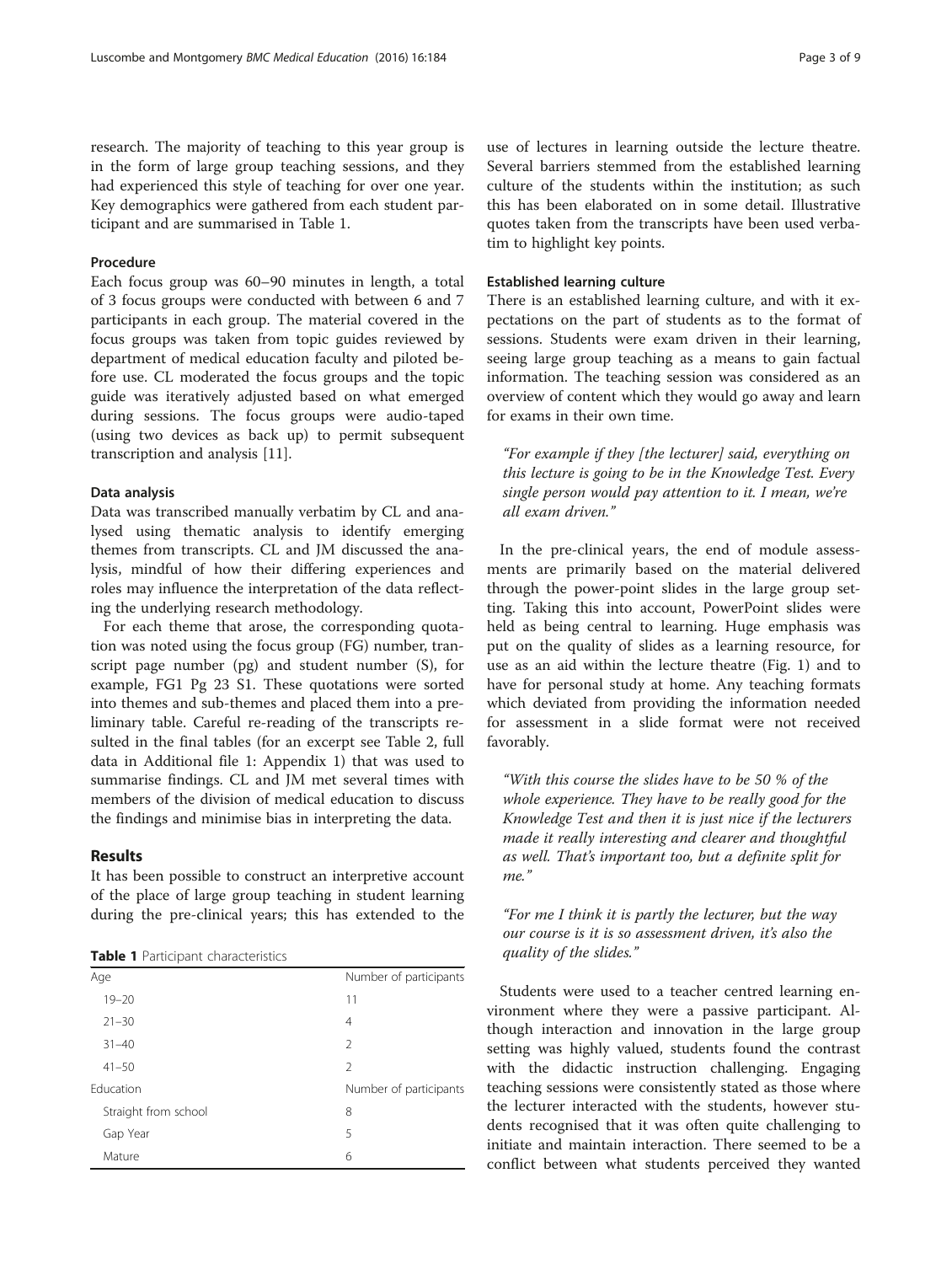<span id="page-4-0"></span>Table 2 Excerpt of coding table

| Theme: Reasons for participating/engagement in the lecture theatre |                                             |                                       |                                              |               |                                            |  |
|--------------------------------------------------------------------|---------------------------------------------|---------------------------------------|----------------------------------------------|---------------|--------------------------------------------|--|
| Sub-theme                                                          | Codes                                       | Sub-theme                             | Codes                                        | Sub-sub-theme | Codes                                      |  |
| Timetabling                                                        | FG1 Pg40 S4; FG1 Pg 13 S2;<br>FG2 Pg 74 S1  | Positioning in the<br>lecture theatre | FG2 Pg 79 S1; FG2 Pg<br>79 S2; FG2 Pg 80 S1  |               |                                            |  |
| Lecturer                                                           | FG1 Pg 1 S3; FG1 Pg 3 S5;<br>FG3 Pg 106, S2 | Delivery/Questioning<br>style         | FG2 Pg 54 S4; FG3 Pg<br>109 S1; FG2 Pg 67 S6 | Persistence   | FG1 Pg 27 S6; FG2 Pg54<br>S3; FG3 Pg115 S1 |  |
|                                                                    |                                             |                                       |                                              | Consistency   | FG1 Pg 6 S2; FG1 Pg 9 S3;<br>FG2 Pg 81 S3  |  |
| Perceived relevance of<br>learning material                        | FG1 Pg8 S3; FG2 Pg 69;<br>FG1 Pg 41 S3      |                                       |                                              |               |                                            |  |
| Student confidence                                                 | FG2 Pg 79 S1; FG1 Pg 5 S3;<br>FG1 Pg 2 S3   | Anonymity                             | FG1 Pg 26 S6; FG1 Pg<br>26 S2; FG1 Pg 27 S5  |               |                                            |  |
|                                                                    |                                             | Motivating factors to<br>engage       | FG1 Pg12 S3                                  |               |                                            |  |
| Indirect engagement                                                | FG1 Pg 21 S5; FG2 Pg 93 S3;<br>FG2 Pg 93 S6 |                                       |                                              |               |                                            |  |

from the learning experience and the pervading learning culture.

"I think most people would be engaged but not so many would participate if that makes sense. So the majority of people would probably end up doing the flipped classroom, everyone would end up listening and taking things in and that sort of thing but the amount of people that would actually want to contribute their ideas and their questions and that sort of thing probably isn't as high as everyone who would be engaged."

The way that lecturers chose to interact with students heavily influenced their attitude towards interaction. If an open question was posed, it was not received very well. In contrast, it was less intimidating if options were offered to students and they had to select an appropriate answer. It would seem that a completely spontaneous and student-centred learning environment was too much of a transition and for the students.

"He suggested answers and said, raise your hand if you agree with this, or raise your hand if you agree with that… you didn't have to come up with the answer yourself."

Student activity in the lecture theatre

- Constructing complete notes
- Adding to PowerPoint slides on the laptop
- Annotating slides that have been printed off in advance
- Notes of additional information, not detailed on slides
- No notes, listening to presentation
- Inattention

Fig. 1 Student activity during large group teaching sessions

When active learning tasks were initiated there was an element of adjusting to a new style of teaching and students understanding their 'role' within the lecture theatre. Students valued educators who persisted with interaction, and were consistent with the way they posed questions.

"It can't just be something that you do once in the lecture for half a minute and then discard because people switch on for that moment and then switch off, you need to be persistently or regularly engaging people."

#### Intricacies of interaction

To some extent, knowing that students' value interaction is not enough, the exact way that educators choose to interact with their students' needs to be considered. There are multiple factors that were stated by students as facilitating interaction in the lecture theatre (Fig. 2). Educators who came across enthusiastic about the topic they were teaching, were more engaging for the students. The delivery style of the presentation was another factor students commented on, they found educators who asked questions and interacted with the audience more engaging. The questioning style of the educator also influenced student willingness to answer questions.

There was an element of student pride within the large group teaching environment, students stated that they often didn't have the confidence to speak up in-front of their cohort for fear of getting the answer wrong. Those teaching sessions where students were given the opportunity to answer as a cohort through 'hand-raising' were perceived as less intimidating. In the same way the use of audience response systems allowed for all students to consider and answer questions, in an anonymous way.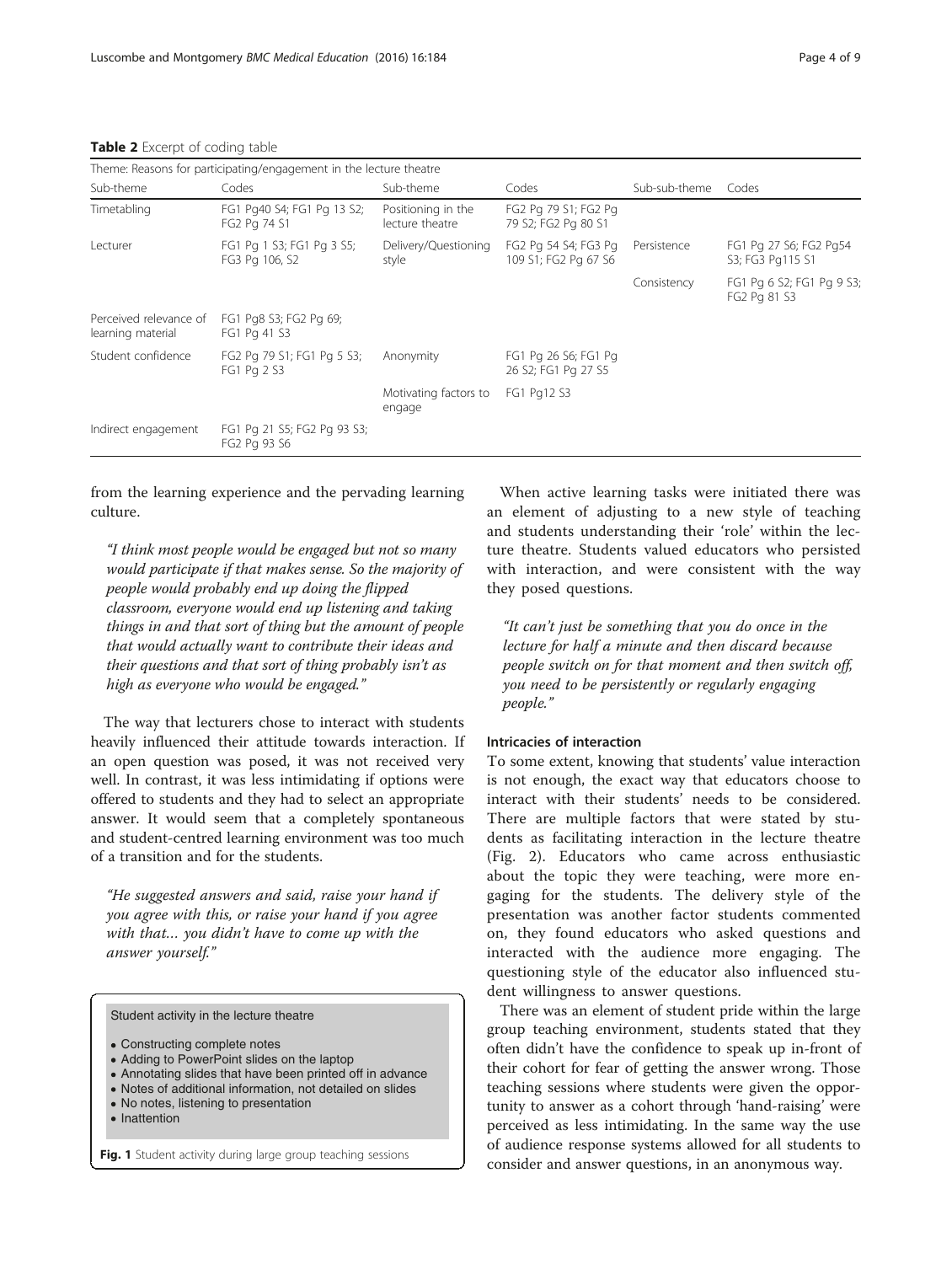

"What stops you from interacting", "Feeling stupid. Probably saying something that looks really stupid."

"I think you get more participation with the app. It's anonymous. But at the same time you are still finding out the right answer and thinking it through."

Sometimes the amount that students engaged with the teaching session was dependent on how relevant they perceived the topic to be. Educators illustrating concepts with clinical anecdotes and cases helped engage students.

" I think it is about linking it, to what is relevant in the future"

#### How lectures are used in learning

The way that students use lectures in their learning related to their expectation of the lecture experience. The majority of 'learning' was perceived by many students to take place at home.

"For me, most of my learning occurs at my desk, at home."

Taking this into account there were many resource features that students found beneficial to facilitate revising at home, and others which acted as barriers to their revision, as summarised in Fig. [3](#page-4-0). Students found slides that had a clear structure, with learning objectives and a summary useful for revision. PowerPoint presentations where lecturers had elaborated on the slide content in the 'notes' section were regarded as beneficial. Where educators had included a quiz students found this useful to test their knowledge, it was also used to highlight the key learning points of the lecture by the students.

As slides were so central to learning, the absence of slides was very frustrating for students as they had no resource to revise from. Slides with poor structure, lack of learning objectives and the use of unexplained abbreviations were all perceived as unaccommodating when trying to revise. Slides with large volumes of information were challenging to use as students were unable to identify the key learning points they were supposed to take away. On the other hand, slides with little, or no information, which were mainly pictures were also unhelpful when trying to learn from the slides in personal study time.

#### Discussion

The results from this research suggest that there is an established learning culture and with it, expectations amongst the students. This has multiple

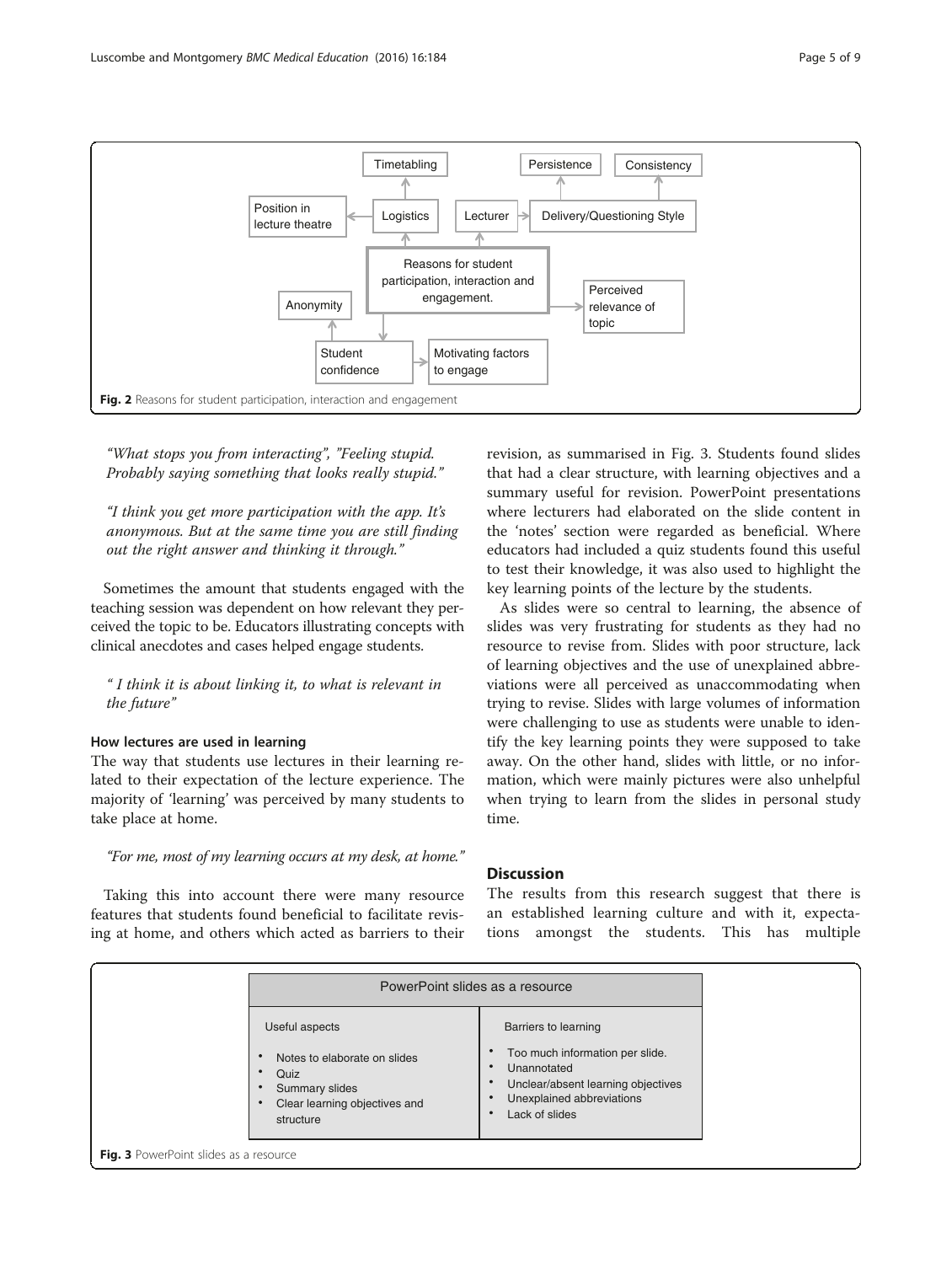implications with regards to implementing an active learning curriculum.

The design of active learning tasks, such as those within the flipped classroom model are often based on andragogical adult learning principles [[17\]](#page-7-0). Andragogy is the method and practice of teaching adult learners and is underpinned by 5 main principle assumptions set out by Knowles [[18, 19\]](#page-7-0). These principles lead to underlying assumptions on the part of the educators; students will embrace an active learning curriculum and students have the characteristics of the adult learner. As the students involved in this research were in their second year of university, an underlying assumption was that they would have the characteristics of an adult learner.

Some of the experiences shared in this study illustrate andragogical principles [\[19\]](#page-7-0). For example, students stated they were more likely to participate in and engage with teaching sessions if they perceived the material to be relevant. However, in some cases, the student voice suggested that they had not developed the academic maturity to function as adult learners, especially with regards to their motivation to learn. A major factor for student learning was the external motivating factor of assessment. The students appeared exam driven in their learning and were concerned with what they needed to know for the knowledge test.

Motivation is one of the three non-cognitive processes which have been shown to affect adult learning [\[20](#page-7-0)]. Motivation for adult learners is based on internal factors, such as the internal desire to succeed and presence of personal goals. With medical students it is hard to distinguish between what can be considered an external motivating factor and what is internally motivating for the student [\[21\]](#page-7-0). Currently, the way medical students are selected, taught and examined, conditions them to strive to do well in examinations and encourages an examdriven culture of learning [[21](#page-7-0), [22](#page-7-0)]. For many, the internal need to succeed may be equivalent to passing exams to a high level. By acknowledging that not all students conform to the andragogical principles, educators can adapt teaching methods to suit the established learning culture of the students.

Understanding what motivates students can enable educators to tailor teaching to appeal to how students function as learners. Examining the approach that students take to learning can also be beneficial in designing and delivering teaching sessions for students. Within higher education it is recognised that students take different approaches to learning; deep, strategic or surface approaches [\[23](#page-7-0), [24\]](#page-7-0). Through identifying the approach students take to their learning, one can consider the implications for understanding and information retention. A study carried out with a cohort of medical students found that those who took a deep or strategic approach to learning performed better academically in final year examinations compared to their peers who adopted a 'surface' approach to learning [[23\]](#page-7-0).

Whilst the student approach to learning was not the sole focus of this enquiry, the data collected suggests that many students adopted a strategic approach to learning within the large group teaching environment drawing on a combination of deep and surface learning approaches. Motivating factors for learning and participation in the sessions revolved around gaining enough information to pass the knowledge test, with some thought for vocational relevance later in their careers. Whilst this can be effective in passing the knowledge test it can result in patchy and variable understanding [[23\]](#page-7-0). Through understanding the student approach, educators can monopolise on this and tailor sessions based on factors which motivate students to learn and engage.

#### Recommendations

Taking into the account the established learning culture of the students and perceptions towards innovative active learning methods, the following recommendations have been formulated to aid those who are involved in large group teaching.

1. Use of interaction to engage your learners.

Interaction is a powerful and simple tool which has the capacity to engage all students in the teaching session. By posing questions to students they are no longer passive participants in the lecture theatre, but use higher cognitive thinking skills to consider and answer questions. Although it may not be the case that every student answers a question, the process of thinking through and comparing their own answer to that of their peers acts as a form of indirect engagement.

- 2. Persevere with innovative active learning methods and interaction. It is not uncommon for students to need time to adjust to a new method of teaching, with positive perceptions towards the flipped classroom model developing over the course of a module [\[25](#page-7-0), [26](#page-7-0)]. At one institution structured interactive sessions, were introduced for students to enhance interaction in the lecture setting [[27](#page-7-0)]. Through planning and organised efforts on the part of educators, there was a significant increase in interactions per student over the course of the module.
- 3. Use of digital technologies to structure interaction in the large group setting. The presence of structured and planned attempts of interaction within a session has shown to increase the amount of interaction per student over time [[28](#page-8-0)]. Audience response systems [\[29](#page-8-0)] provide a simple platform to engage learners and initiate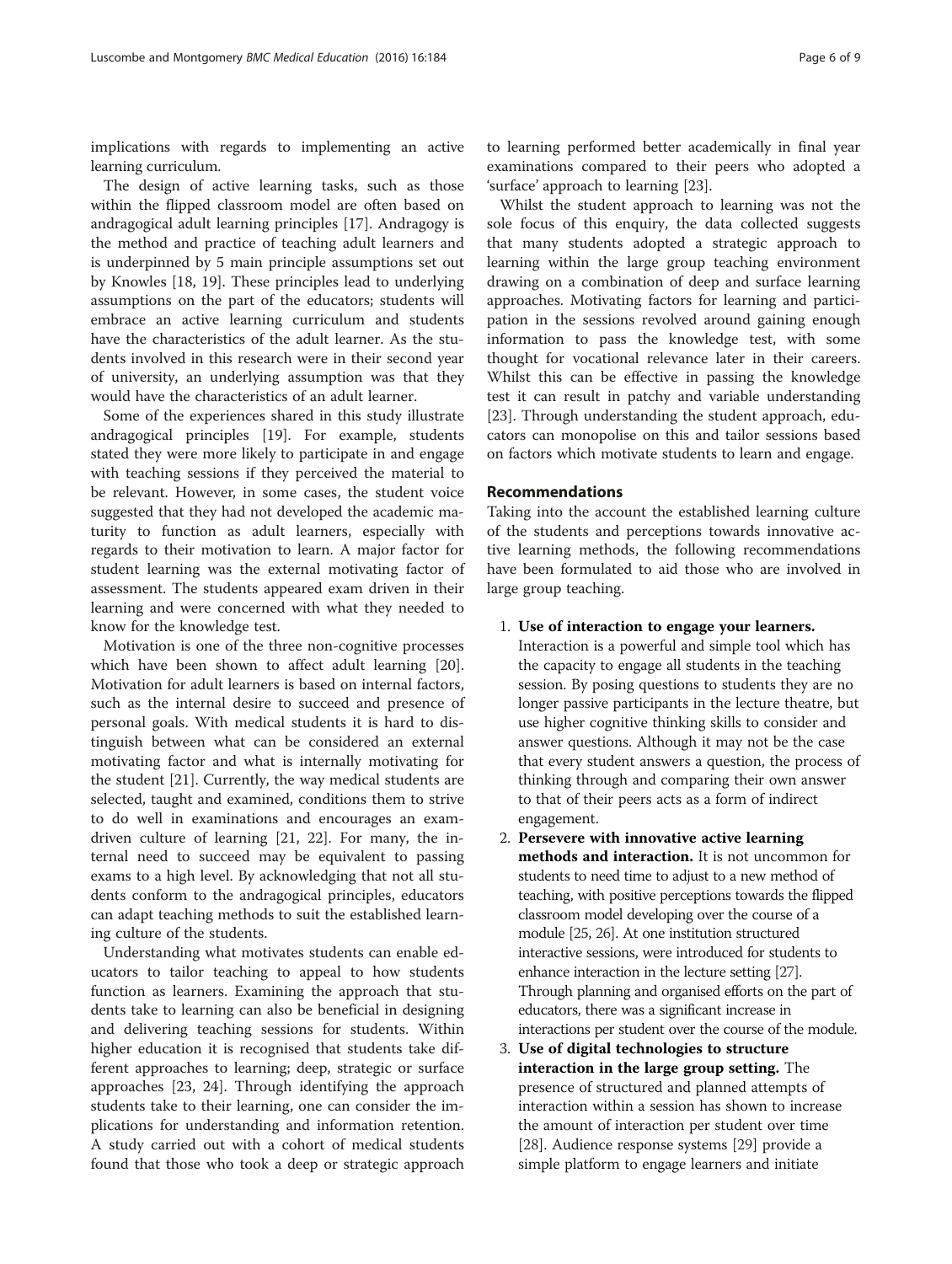<span id="page-7-0"></span>interaction. These systems have the additional benefits of anonymity for student learners, and the opportunity for educators to check student understanding of content covered within a session.

- 4. Understand the students' approach to learning within your institution. Alternative teaching methods underpinned by student-centred learning theories make assumptions with regards to student motivations for learning [17]. Some students may not have achieved the maturity to function fully as adult learners, driven by internal motivating factors [17, 18, 21]. Where this is the case, it may be appropriate to introduce external motivating factors to engage learners. For example, where low stakes assignments have been introduced to the flipped classroom learning model, learning outcomes have improved [27, [30\]](#page-8-0).
- 5. Be aware of student expectations of the learning experience. Students may have set expectations as to the format of large group teaching sessions based on their previous experiences. If this is the case, they may be uncertain of the role required of them in the learning environment when new teaching methods are implemented, and become disengaged with the session. In a flipped classroom course redesign for pharmacology students, educators emphasised their expectations that students would review offloaded material before each class and actively engage in inclass activities; this was thought to aid the transition for students to an alternative teaching format [6]. Although prior to the course students stated a preference for traditional didactic methods, after completing the course, the flipped classroom model was the preferred method of instruction. Signposting clearly articulated expectations of learners in student-centred environment has the potential to empower students in their learning.
- 6. Use of teaching strategies that will appeal to the established learning culture of the students. In the context of this study, students were assessment driven in their learning. Educators can monopolise on this learner characteristic to engage students in the session. Digital tools such as audience response systems can be used as a platform to allow all to students to anonymously answer questions posed by the educator. Using quizzes and tasks that mimic the assessments students are working towards may engage them in the teaching session. Another strategy is the use of case studies and clinical anecdotes to engage students. The extent which students interact in sessions is influenced by how relevant they perceive the content to be. Illustrating key learning points will aid students in understanding how the content will be clinically relevant to them in their future careers as clinicians.
- 7. Be transparent and communicate clearly with learners. For some students they did not appreciate the value of alternative teaching methods in enhancing their learning. Models such as the flipped classroom were dismissed as being too much additional work, without thought to the active learning they could facilitate. Explaining motivations for changing teaching practice and the pedagogic theory supporting their implementation may inform students as to how they may enhance their learning experience [6].
- 8. Embrace the multiple roles of the medical educator. Students view lectures as a method of imparting factual information, where the content could be revisited outside the lecture theatre in their wider learning and revision. The role of the medical educator as a resource provider was emphasised alongside their roles as a teacher. Where in class exercises are passive and not consistently well designed, students will be reluctant to engage with them [17]. Consider the learning of your students holistically, learning takes place both within and outside the lecture theatre – ensure that their learning is supported in all environments.

#### Limitations

It is important to note that there are some limitations to this study.

Convenience sampling was used for student participants; those who volunteered may have done so because they felt particularly strongly about the way large group teaching sessions. In addition to this, the sample number of participant ( $n = 19$ ) may not have been truly representative of the cohort as a whole if the student sample was particularly supportive of lectures or particularly against lectures as a teaching method.

Focus groups as data collection method have their own limitations, the group dynamic and pressure can cause possible exaggeration [16]. At times the students talked over each other and certain members of the group dominated the discussion; this can be unhelpful when the dominant voice is not challenged by the group and solely their viewpoint emerges from the discussion [[31](#page-8-0)].

The students who took part in this study were in the second year at a UK medical school which follows a spiral curriculum. As such, whilst these findings and recommendations may be transferable to other similar teaching settings, they are not generalisable.

#### Conclusions

Presented here is an account of student learning in the large group teaching setting. Through examining the experiences of students in the context of existing pedagogical theory and research it has been possible to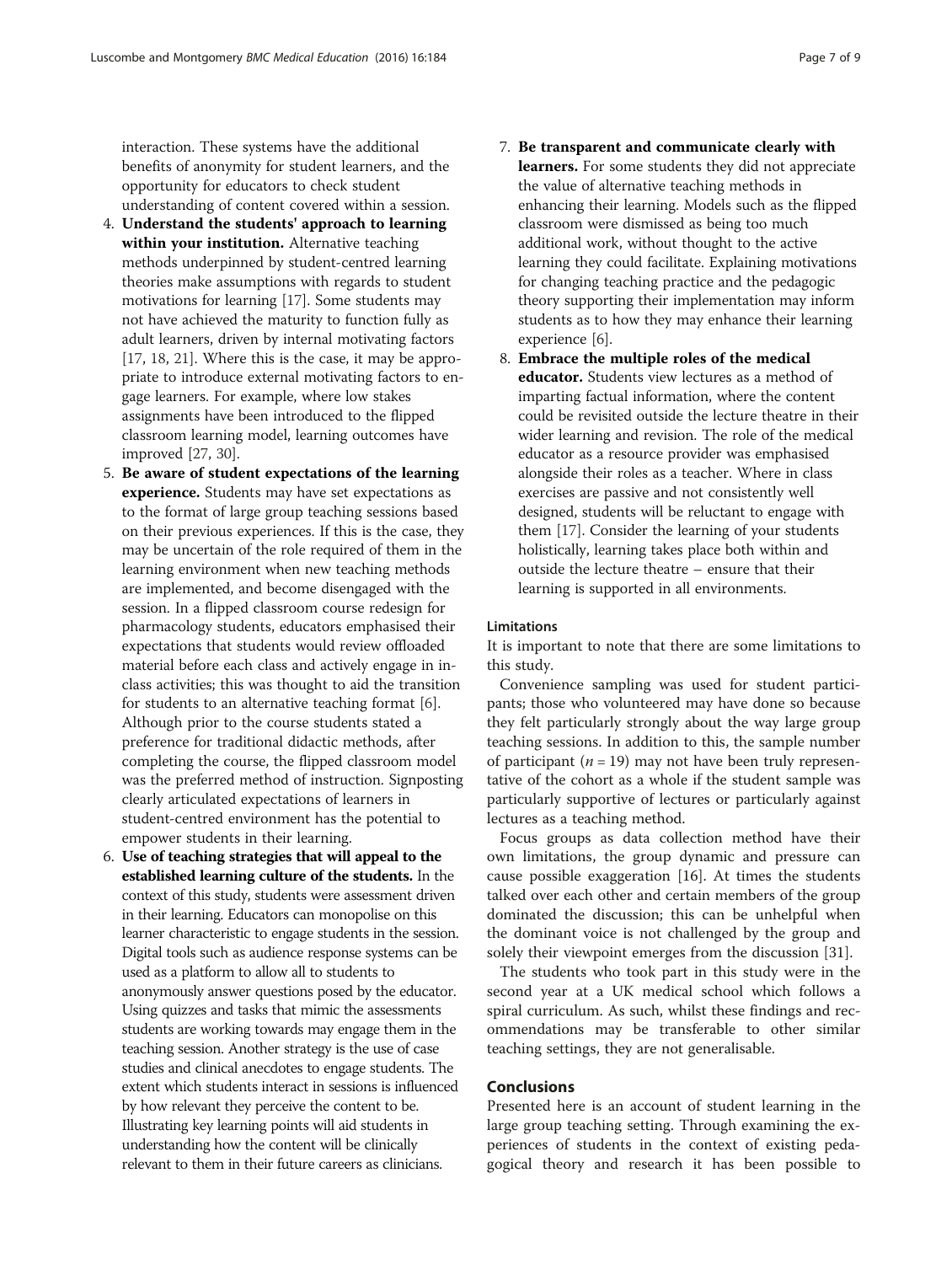<span id="page-8-0"></span>provide a series of recommendations to aid educators in engaging and supporting students in the large group teaching setting.

This exploratory study consisted of mature students and students straight from school. In light of educational theories around adult learning it would be interesting explore in a future study any possible differences in approaches to learning between these two groups of students.

The established learning culture of the students has extensive impacts on their perceptions and approach to learning. Short term, educators can implement strategies that monopolise on the established learning culture of students, to encourage engagement with active learning strategies. Long term, it would be beneficial for educators to consider ways to shift the current student learning culture to one that embraces a student-centred, active learning curriculum. It is likely that this study has transferable findings applicable to many healthcare education settings.

#### Additional files

[Additional file 1:](dx.doi.org/10.1186/s12909-016-0698-x) Appendix 1. (XLSX 15 kb) [Additional file 2:](dx.doi.org/10.1186/s12909-016-0698-x) Appendix 2. (DOCX 97 kb)

#### Abbreviations

CL, Ciara Luscombe; FG, focus groups; JM, Julia Montgomery; pg, transcript page number; S, student number

#### Acknowledgements

The authors would like to thank all students who participated in the focus groups for their input.

#### Funding

No funding was received for this research.

#### Availability of data and materials

The data is presented in the main paper and further supporting data in Additional files [1](#page-7-0) (Coding Tables) and [2](#page-7-0) (Full Transcripts).

#### Authors' contributions

CL conceived and designed the study. JM made important contributions to the study design. CL collected the data. CL and JM analysed the data, and contributed to the writing of this manuscript. All authors read and approved the final version of the manuscript.

#### Author information

CL (MSc) is a Medical Student at Brighton and Sussex Medical School, Brighton, United Kingdom. JM (MBBS, FRCOG MA) is a Senior Clinical Teaching Fellow within the Department of Medical Education, Brighton and Sussex Medical School, Brighton, United Kingdom.

#### Competing interests

The authors declare that they have no competing interests.

#### Consent to publish

Not applicable as the authors confirm that this paper contains no any individual person's data in any form.

#### Ethics approval and consent to participate

Ethics approval for this study was through the BSMS Research Governance and Ethics committee (RGEC) number 14/058/PRI. Title "medical students'

experiences, perceptions of and attitudes towards lectures at a UK medical school". All participants were provided with participant information sheets and signed individual consent forms.

#### Received: 12 April 2016 Accepted: 29 June 2016 Published online: 19 July 2016

#### References

- 1. Huba ME, Freed JE. Learner centered assessment on college campuses: Shifting the focus from teaching to learning. 2nd ed. 2000.
- 2. Sander P, Stevenson K, King M, Coates D. University Students' Expectations of Teaching. Stud High Educ. 2000;25(3):309–23.
- 3. Moffett J, Berezowski J, Spencer D, Lanning S. An investigation into the factors that encourage learner participation in a large group medical classroom. Adv Med Educ Pract. 2014;5:65–71.
- 4. Bonwell CC, Eison JA. Active Learning: Creating Excitement in the Classroom. 1991 ASHE-ERIC Higher Education Report No 1. Washington, D.C: The George Washington University, School of Education and Human Development; 1991.
- 5. Bishop JL, Verleger MA. The flipped classroom: A survey of the research. ASEE National Conference Proceedings. Atlanta: American Society for Engineering Education; 2013.
- 6. McLaughlin JE, Roth MT, Glatt DM, Gharkholonarehe N, Davidson CA, Griffin LM, et al. The flipped classroom: a course redesign to foster learning and engagement in a health professions school. Acad Med. 2014;89(2):236–43.
- 7. Duggan PM, Palmer E, Devitt P. Electronic voting to encourage interactive lectures: a randomised trial. BMC Med Educ. 2007;7:25. http://doi.org[/10.](http://dx.doi.org/10.1186/1472-6920-7-25) [1186/1472-6920-7-25.](http://dx.doi.org/10.1186/1472-6920-7-25)
- 8. Hake RR. Interactive-engagement versus traditional methods: A sixthousand- student survey of mechanics test data for introductory physics courses. Am J Phys. 1998;66(1):64–74.
- 9. Michael J. Where's the evidence that active learning works? Adv Physiol Educ. 2006;30(4):159–67.
- 10. Vishnevsky T, Beanlands H. Qualitative research. Nephrol Nurs J. 2004;31(2):234–8.
- 11. Pope C, Mays N. Qualitative research: reaching the parts other methods cannot reach: an introduction to qualitative methods in health and health services research. BMJ. 1995;311:42–5.
- 12. Bunniss S, Kelly DR. Research paradigms in medical education research. Med Educ. 2010;44(4):358–66.
- 13. Ajjawi R, Higgs J. Using hermeneutic phenomenology to investigate how experienced practitioners learn to communicate clinical reasoning. Qualitative Report. 2007;12(4):612–38.
- 14. Barbour RS. Making sense of focus groups. Med Educ. 2005;39(7):742–50.
- 15. Kitzinger J. Qualitative research: introducing focus groups. BMJ. 1995;311:
- 299–302. 16. Folch-Lyon E, Trost JF. Conducting focus group sessions. Stud Fam Plan.
- 1981;12(12):443–9.
- 17. White C, Bradley E, Martindale J, et al. Why are medical students 'checking out' of active learning in a new curriculum? Med Educ. 2015;48(3):315–24.
- 18. Knowles M. The modern practice of adult education: from pedagogy to andragogy. 2nd ed. New York: Cambridge Books; 1980.
- 19. Knowles M. Andragogy in action: applying modern principles of of adult learning. San Francisco: Jossey-Bass; 1984.
- 20. Swanwick T. Understanding medical education: Evidence, theory and practice. John Wiley & Sons; 2011
- 21. Misch DA. Andragogy and medical education: are medical students internally motivated to learn? Adv Health Sci Educ. 2002;7(2):153–60.
- 22. Newble DI, Jaeger K. The effect of assessments and examinations on the learning of medical students. Med Educ. 1983;17(3):165–71.
- 23. McManus IC, Richards P, Winder BC, Sproston KA. Clinical experience, performance in final examinations, and learning style in medical students: prospective study. BMJ. 1998;316(7128):345–50.
- 24. Biggs JB. Student approaches to learning and studying. Research monograph. Hawthorn: Australian Council for Educational Research Limited; 1987.
- 25. Missildine K, Fountain R, Summers L, Gosselin K. Flipping the classroom to improve student performance and satisfaction. J Nurs Educ. 2013;52(10):597–9.
- 26. Morgan H, McLean K, Chapman C, et al. The flipped classroom for medical students. Clin Teach. 2015;12(3):155–60.
- 27. Gilboy MB, Heinerichs S, Pazzaglia G. Enhancing student engagement using the flipped classroom. J Nutr Educ Behav. 2014;47(1):109–14.